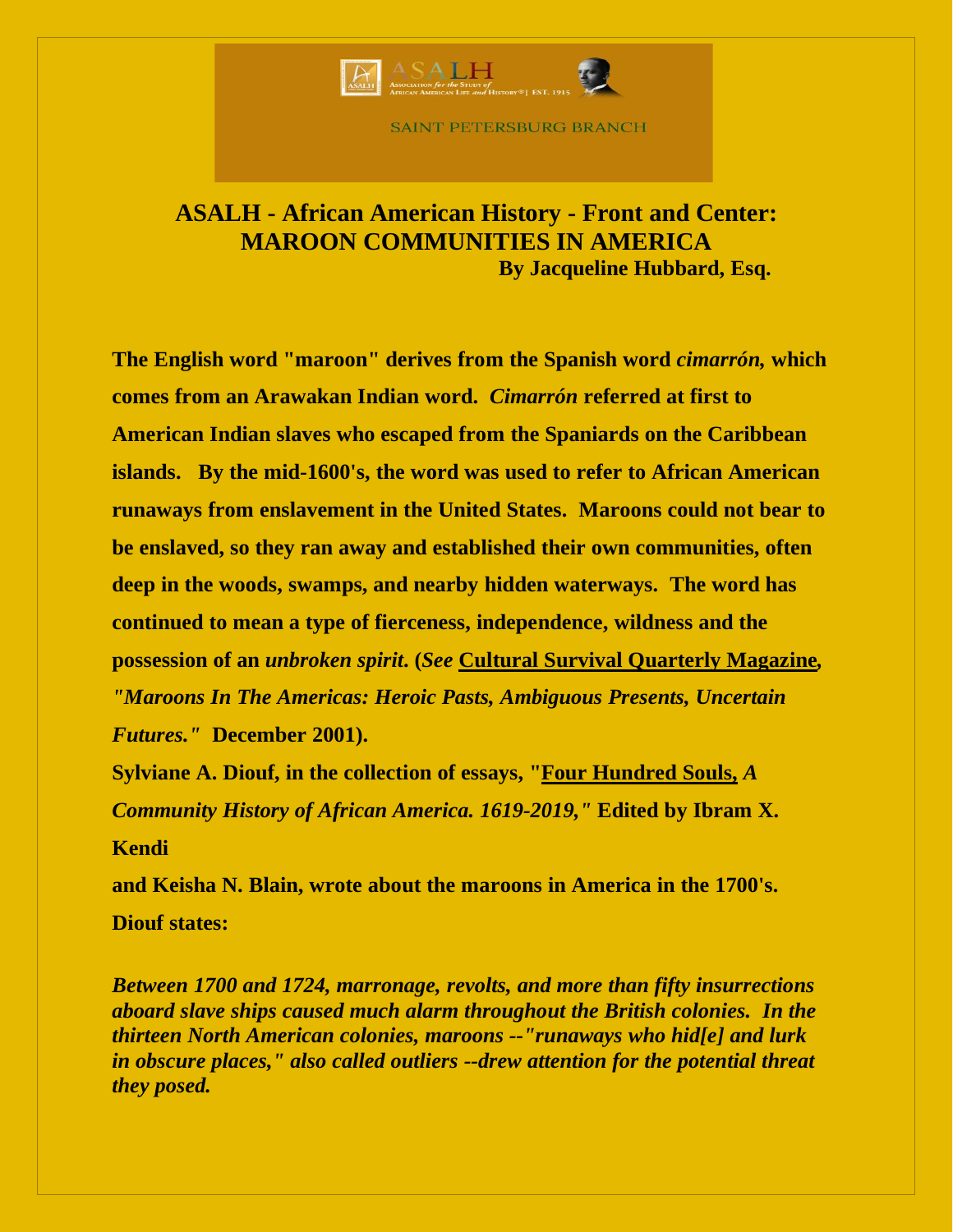## **Page 2.**

**During the Revolutionary War, the British often armed rebellious free, enslaved, and runaway Black men; trained them in military warfare; and taught them how to use the weapons of war. After that war, many Black men stayed in America and continued their rebelliousness by establishing maroon areas and resisting re-enslavement. After the maroon communities were established, women and children joined the runaways and lived in the maroon communities. Knowledge of the maroons is an important part of African American history. It has been written that during the Civil War, after the Union Army began the active and open recruitment of Black troops, many men from maroon communities joined the Union Army and fought against the Confederacy.**

**Maroon colonies were established in the Southern United States, South America, and the islands of the Caribbean. In the United States, prior to the abolition of slavery, maroon communities existed in South Carolina, Virginia, North Carolina, Florida, Louisiana, Alabama and probably other Southern states. Historians generally agree the largest maroon colony in the United States was in the Great Dismal Swamp, on the border between Virginia and North Carolina. Other well-known maroon sites include the out islands of Georgia and South Carolina. The word "maroon" clearly refers to Black people who freed themselves from enslavement by running away and living in their own isolated communities. The maroons sought to ensure their freedom and maintain their African cultural beliefs. They came from many diverse**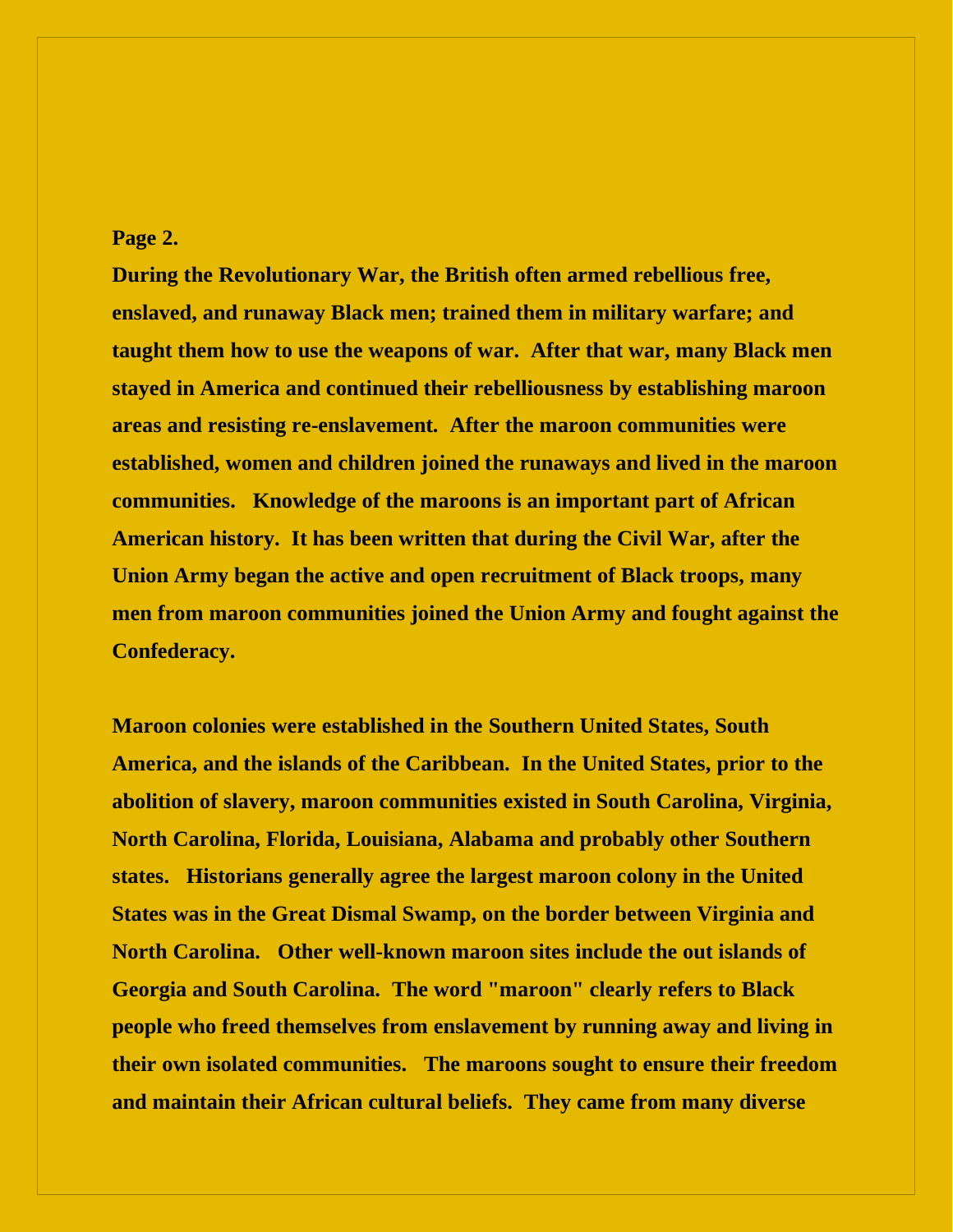**African tribes and often may have initially spoken different languages as they came together. They survived by developing, securing and creating for themselves ways of survival in the wilderness. They made or acquired Page 3.**

**necessary tools; shelter; weapons; established small farms and developed ways to fish and hunt for food. Maroons used self- governance, for their communities and maintained peace among themselves. They found ways to safely trade with outsiders and others and keep the location of the maroon colonies as secret as possible for as long as possible. They often took in other runaways. Betrayal or discovery by enslavers would lead to death and destruction of the maroon communities. When located, maroon colonies would be burned to the ground and those who failed to escape would be tortured and killed. Maroons posed the threat of insurrection to plantation owners because of their intense hatred for the institution of slavery. Although they sought to secretly engage in trade for necessary items, they mostly depended upon themselves for survival. Maroons were constantly on the alert to defend themselves from their potential enslavers. They lived as free people, beyond the sight, sound, and control of the plantations.** 

**In Florida, there were Black and Seminole communities, built by maroons who allied themselves with Seminole Native Americans. These settlers were often called "Black Seminoles" and found refuge in central Florida swamps or hidden riverways. (***See* **Thought Co.,***"Maroons and Marronage: Escaping Enslavement. Towns for the Self-Liberated Camps and African States in the Americas"* **by K. Kris Hirst, February 3, 2019.). In fact, since at least 2005, local archeologists and anthropologists have been excavating a maroon site in Manatee County, FL called "ANGOLA". Dr Uzi Baram of New College of**